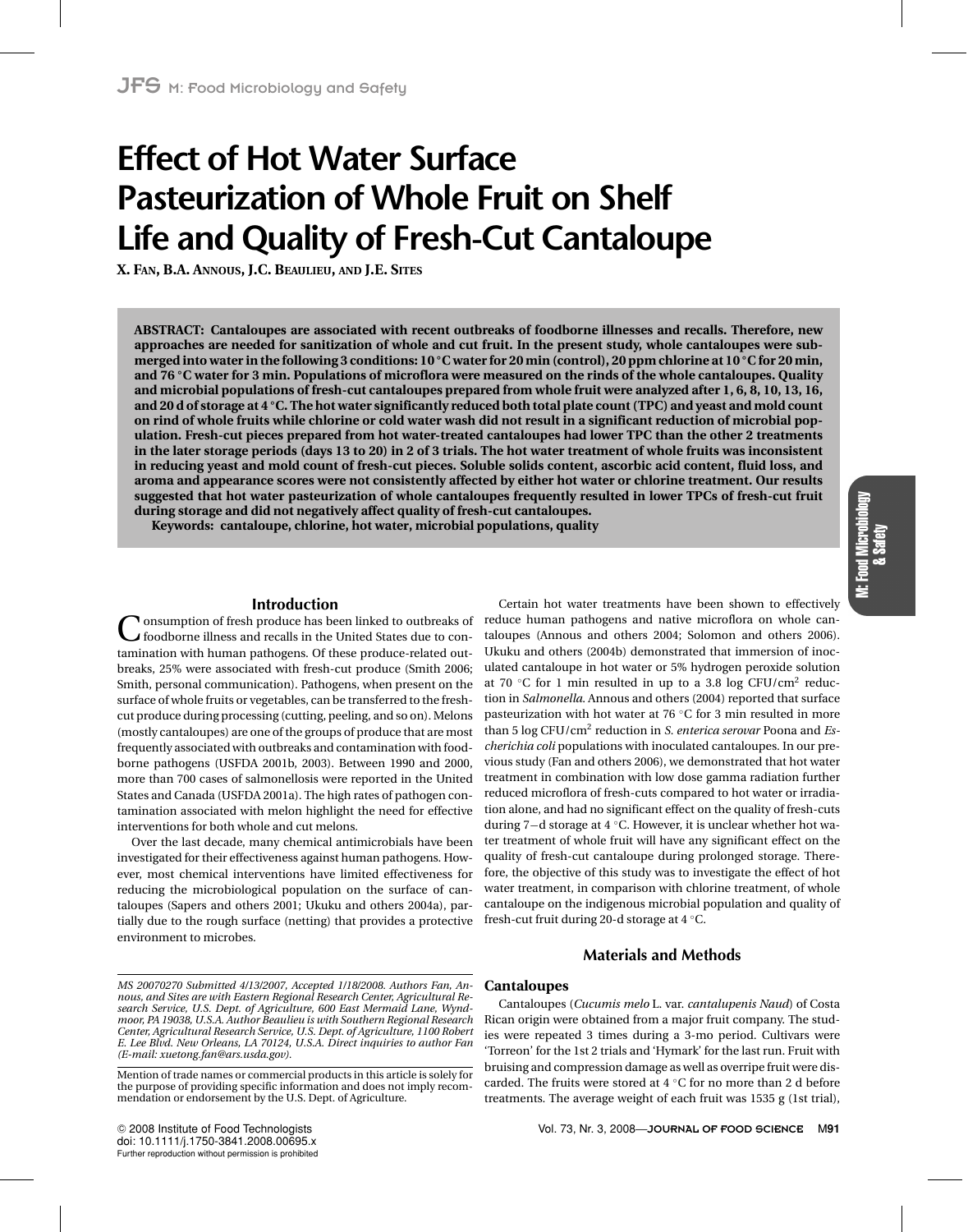1059 (2nd trial), and 1394 g (3rd trial). The variation in the size of Cubes of each replicate from 5 to 6 fruits were randomized, and melons may reflect the differences in cultivar and growing conditions during the 3-mo period.

# **Treatment of whole fruit**

The cold (6 to  $7 \text{ °C}$ ) whole cantaloupes were subjected to the following 3 treatments: submerged in cold water (10  $\pm$  0.2 °C) for 20 min, 20 ppm chlorine (pH 6.5 adjusted with citric acid) solution at  $10 \pm 0.2$  °C for 20 min, and hot (76  $\pm$  0.2 °C) water for 3 min. The chlorine treatments simulated current practice of many fresh-cut companies where fruits and vegetables were sanitized with 15 to 20 ppm chlorine for a long time (more than 10 min) in a cold produce processing plant. The treatments were conducted in a commercial size (325 L) processing vessel system developed by ERRC. The system was equipped with rapid refrigeration and heating capability, which was controlled by a Programmable Logic Controller from CAL Controls (Libertyville, Ill., U.S.A.). The temperature profile data were recorded with a personal computer equipped with custom application software developed at the USDA using the Lab-VIEW (Natl. Instruments, Austin, Tex., U.S.A.). The temperature profile and thermal penetration into different depths of the fruits have been reported (Solomon and others 2006). Individual cantaloupes were submerged under the water by a conveyor belt system, transported through the water tank, and emerged from the other end of the tank. Sets of 18 cantaloupes were treated for each trial. For cold water and hot water treatments, deionized water was added to the processing vessel and the water temperature was either lowered to 10 ◦C or heated to 76 ◦C. For the chlorine treatment, water was first cooled down to 10 ◦C, then bleach (6% sodium hypochlorite) was slowly added to the water and allowed to mix for approximately 45 min. After the solution had been mixed, 0.1 M solution of citric acid was added until the pH reached 6.5. The free chlorine level was measured using EM Science RQ Flex and ReflectoQuant P/N (EM Science, Gibbstown, N.J., U.S.A.) before the addition of the cantaloupes and during treatments. Free chlorine concentrations before cantaloupe addition were  $17.6 \pm 0.2$ , 17.1  $\pm$  0.5, and 16.7  $\pm$  0.7 ppm in trial 1, 2, and 3, respectively. At the end of trials 1, 2, and 3, chlorine concentrations were  $17.1 \pm 0.5$ ,  $16.2 \pm 1.2$ , and  $16.0 \pm 1.6$  ppm, respectively. After treatment, individual melons were immediately sealed in polyethylene zipperlock storage bags (S.C. Johnson and Sons Inc., Racine, Wis., U.S.A.) and submerged for 5 min in ice water. After 5-min immersion in ice water, fruit temperature at a depth of 5 mm was about 18 ◦C. Fresh-cut cubes were prepared from the cantaloupes as described subsequently.

## **Preparation of cantaloupe cubes**

All preparations were conducted in a food processing cold room (8 ◦C) under strict sanitary conditions (Fan and others 2006). All utensils and equipment used for preparing fresh-cut pieces were sanitized by immersion in 300 ppm chlorinated water for 5 min. After the water treatment, the fruits were uniformly peeled using a mechanical fruit peeler as previously described (Annous and others 2004). The peeler was sanitized with 70% ethanol after each melon. The rind peels from the sets of 3 cantaloupes given each of the 3 treatments were saved and put into individual plastic bags for microbial analysis. Three nontreated (nonwashed) cantaloupes were also peeled for microbial analysis. The peeled melons were sliced once longitudinally, seeds were removed, and the seed cavity was cleaned manually. Halves were cut into approximately 2- to 3-cm slices, and cubes were prepared from the slices, as previously described (Beaulieu and Lea 2003). The average weights of the cubes were  $20 \pm 4$ ,  $16 \pm 4$ , and  $17 \pm 3$  g in trials 1, 2, and 3, respectively.

placed into 16 oz polystyrene clamshell containers that were supplied by Del Monte Fresh Produce Co. (Coral Gables, Fla., U.S.A.). The amount of cut cantaloupes in each container was between 375 and 400 g. The volume of headspace in the clamshells containing cut cantaloupes was around 250 mL. All containers of fresh-cut cantaloupe were then stored at 4 ◦C for up to 20 d. As discussed subsequently, following 1, 6, 8, 10, 13, 16, 18, and 20 d of storage, samples were analyzed for appearance, aroma, firmness, color, soluble solids content, fluid loss, ascorbic acid content, and headspace  $O<sub>2</sub>$ and  $CO<sub>2</sub>$  within the packages. Cantaloupe rinds (from whole melons) and fresh-cut cubes were analyzed for total aerobic microorganisms, yeast, and mold.

### **Sampling protocols for total aerobic microorganisms**

The rinds and fresh-cut samples (approximately 100 g) were combined with 0.1% peptone water (PW; BBL/Difco, Sparks, Md., U.S.A.) in ratio of a 3:1 and 1:1 respectively, and blended at medium speed for 1 min with commercial Waring blender Model 51BL31 (Waring Products, Torrington, Conn., U.S.A.). The resulting homogenate was filtered through a filter bag (Spiral Biotech, Bethesda, Md., U.S.A.), and duplicate 10-mL filtrate samples were transferred to sterile tubes. Filtrates were then diluted in PW as needed and surface plated on tryptic soy agar (TSA; BBL/Difco) or Yeast and Mold Petrifilm (3M, St. Paul, Minn., U.S.A.). TSA plates and Petrifilms were incubated at 35 ◦C for 24 h, and room temperature (19  $\pm$  1 °C) for 5 d, respectively. Colonies were counted manually. The total plate count (TPC) and yeast mold count were expressed as log CFU/cm<sup>2</sup> of rind or per gram of fresh-cut cubes. The surface area of whole cantaloupes was calculated as previously described by Annous and others (2004).

# **Sensory evaluation**

Sensory evaluation (visual quality and aroma) was conducted using a 9-point intensity scale (Bai and others 2001; Beaulieu 2005). For appearance, the description for the scale was  $9 =$  excellent quality, essentially free from defects, fresh appearing;  $7 =$  good quality, minor defects; slightly visible loss of orange color, not objectionable;  $5 =$  pale color, fair, slightly to moderately objectionable defects (such as soggy edges), lower limit for sales appeal;  $3 =$  poor, excessive defects, obvious pale/whitish discoloration, slimy surface on some cubes;  $1 =$  extremely poor, not usable, mold, slimy. For aroma,  $9 =$  strong, characteristic cantaloupe odor;  $7 =$  pleasant, mild cantaloupe odor, slightly "flat";  $5 =$  bland, faint cantaloupe odor, detectable off-odor;  $3 =$  mild sour or other off odors;  $1 =$  distinct strong off-odor, fermented-like. Three judges who had extensive experience in evaluating fresh-cut cantaloupes independently performed the subjective assessments each sampling day.

# **Headspace atmosphere in packages**

On each day of quality analysis, headspace samples (0.5 mL) were withdrawn from each of the 3 packages (per treatment) by piercing the unopened package using an airtight syringe.  $O_2$  and CO2 levels in the samples were then analyzed using a Gow−Mac Series 580 gas chromatograph (Gow−Mac Instrument, Bridgewater, N.J., U.S.A.) equipped with a 183 cm CTR I column (Alltech Associates Inc., Deerfield, Ill., U.S.A.) and a thermal conductivity detector. The CTR I column consists of an outer column (0.64 cm i.d.) packed with an activated molecular sieve and an inner column (0.32 cm i.d.) packed with a porous polymer mixture. The fruit pieces in the packages were then used for subsequent quality analysis.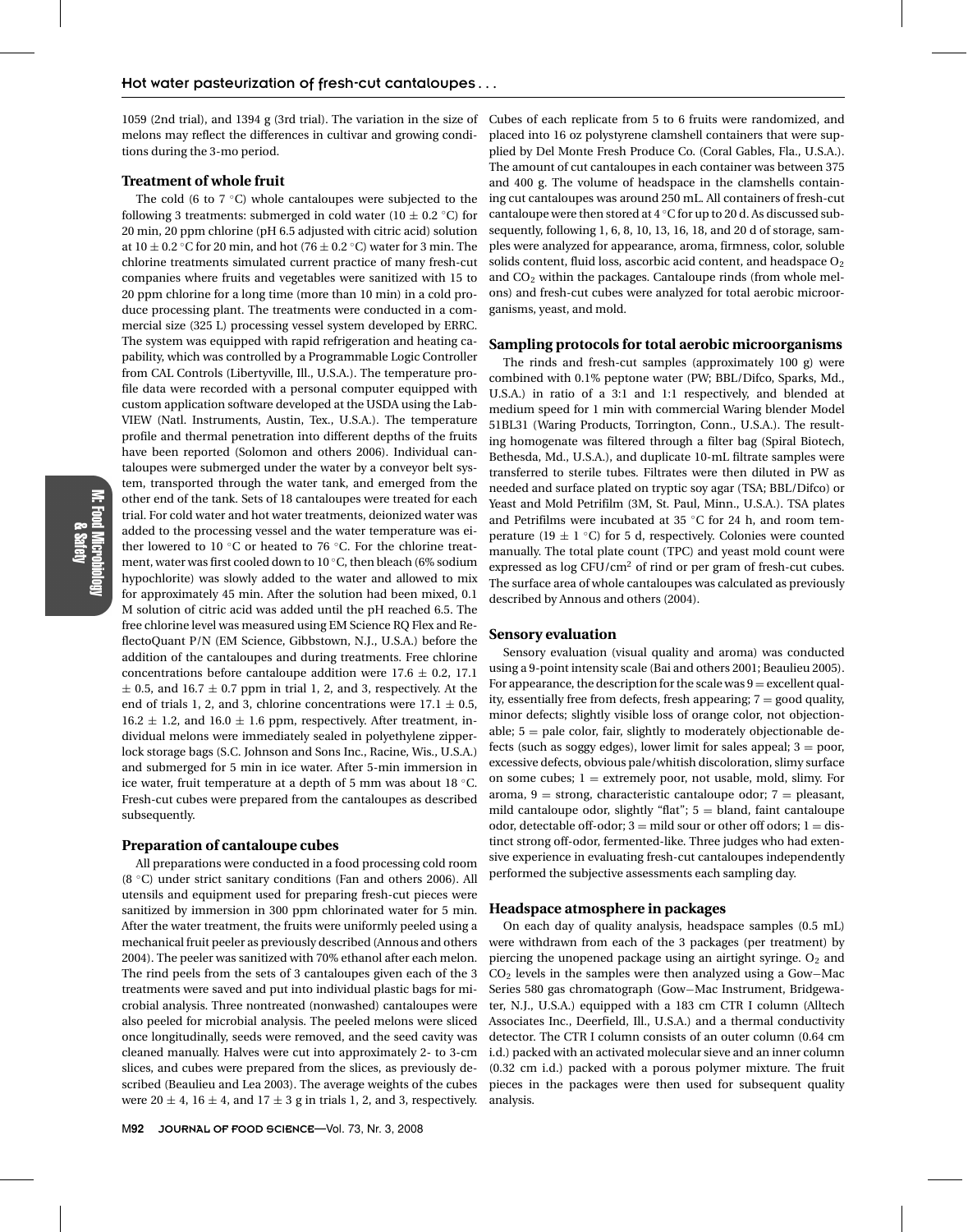## **Texture measurement**

On each sampling day, 4 fresh-cut cubes from each replicate (package) were selected. Penetration tests were conducted on the cubes using a TA-XT2i Texture Analyzer (Texture Technologies Corp., Scarsdale, N.Y., U.S.A.) as previously described (Fan and others 2005, 2006). Cubes were cut to achieve a leveled surface for texture analysis. A 6-mm-dia probe was used to penetrate the center of samples to a depth of 10-mm at a speed of 10 mm/s. Maximum force (kg) and area under the curves were recorded using the Texture Expert software version 1.22 (Texture Technologies Corp.).

# **Color analysis**

Color was measured with a Hunter Miniscan XE colorimeter (Hunter Associates Lab, Reston, Va., U.S.A.) using a 1.9 cm measuring aperture. The colorimeter was calibrated using the standard white and black tiles. D65/10 $\degree$  was used as the illuminant/viewing geometry. Surface color of 4 cubes from each replicate of each treatment was measured; *L*∗, *a*∗, and *b*<sup>∗</sup> were recorded at 2 opposite sides of each cube. Measurements were made at the midpoint between the rind and core ends. Hue and chroma values were calculated with the following equations: hue =  $\tan^{-1}(b^*/a^*)$  and chroma =  $(a^{*2}+b^{*2})^{1/2}.$ 

# **Soluble solids content**

Juice was extracted from cantaloupe cubes using a Champion MAR−48C juicer (Plastaket MFG Co., Lodi, Calif., U.S.A.). Soluble solid content in the juice was then measured using a hand-held refractometer at ambient temperature (approximately 23 ◦C).

# **Analysis of ascorbic acid**

Ascorbic acid (AA) was measured according to Graham and Annette (1992) with minor modifications (Fan and others 2003). Samples (10 g) were homogenized with 20 mL 5% (62.5 mM) metaphosphoric acid (MPA) using a homogenizer (Virtishear, Virtis, Gardiner, N.Y., U.S.A.) at a speed setting of 70 for 1 min. The homogenate was filtered through 4 layers of cheesecloth, and then the filtrate was centrifuged at 12000  $\times$  *g* for 10 min at 5 °C in a Sorvall RC2-B refrigerated centrifuge (Kendro Laboratory Products, Newtown, Conn., U.S.A.). The supernatant was filtered through a 0.45  $\mu$ m Acrodisc LC 13 PVDF syringe filter (Gelman Sciences, Ann Arbor, Mich., U.S.A.) before being analyzed using a Hewlett Packard Tiseries 1050 HPLC system (Agilent Technologies, Palo Alto, Calif., U.S.A.). The HPLC system consisted of an autosampler, an integral photodiode-array detector, an autoinjector, and a Hewlett-Packard Rev. A02. 05 Chemstation. Injection volume was 20  $\mu$ L. Separation of compounds was achieved with an Aminex HPX-87H organic acids column (300  $\times$  7.8 mm) fitted with a microguard cation H+ (Bio-Rad Laboratories, Hercules, Calif., U.S.A.) and eluted with a mobile phase of 5 mM sulfuric acid at a flow rate of 0.5 mL/min. Column temperature was maintained at 30 ◦C using a column heater (Bio-Rad Laboratories). Ascorbic acid was monitored at 245 nm and calculated from an AA standard curve.

# **Fluid loss**

The overall weight of samples and amounts of juice accumulated in the clamshell containers of fresh-cut cantaloupes were measured. Percent fluid loss was calculated by dividing the weight of the juice with the overall initial product weight and multiplying by 100.

#### **Statistical analysis**

The whole experiment was repeated 3 times using cantaloupes from different sources during a period of 3 mo, resulting in 3 sepa-

rate trials. For each trial, the experimental design was a randomized complete block design with 3 packages for each treatment/ sampling day. Analysis of variance (ANOVA) was used to determine significant differences ( $P < 0.05$ ) among population means in response to treatment and storage time. The least significant difference (LSD) test was used within storage times to test treatment effects and within treatment to test storage effect. All statistical analyses and calculations of means and standard deviations were performed by SAS software (SAS Inst. Inc., Cary, N.C., U.S.A.). Only significant difference ( $P < 0.05$ ) was discussed unless otherwise described.

# **Results and Discussion**

# **Changes in headspace composition during storage**

O2 levels in the containers decreased rapidly for all samples of the 3 trials during the 1st 6 d at  $4^{\circ}$ C (Figure 1). At day 8, there was an unexpected surge in  $O_2$  levels for the samples prepared from hot water- and chlorine-treated melons in trial 1, which may be due to

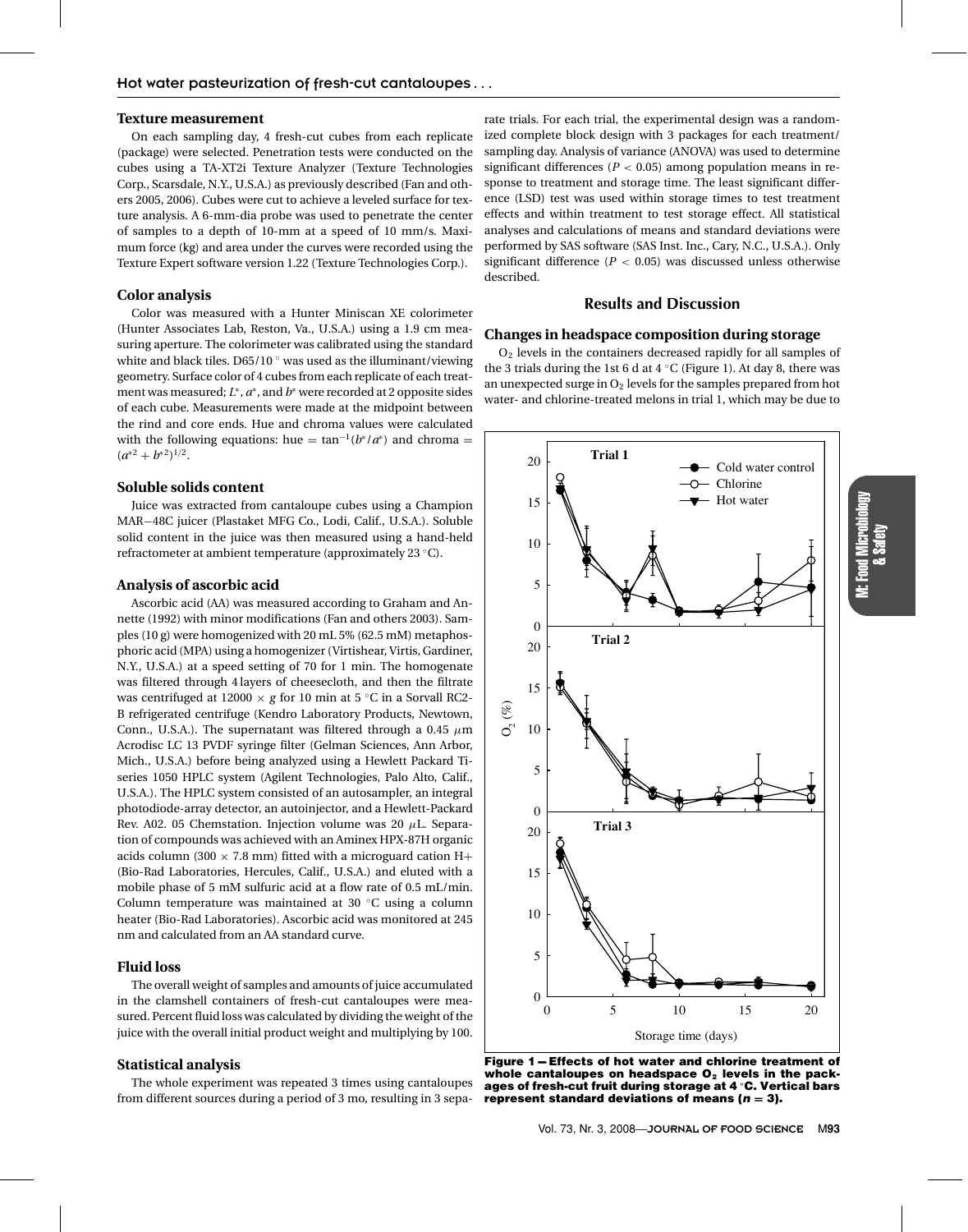sampling errors or leaks in the containers. At day  $10, 0<sub>2</sub>$  levels decreased to less than 2% for all samples. Afterward,  $O<sub>2</sub>$  levels slightly increased in the 1st trial, but had little change in the 2nd and 3rd trials. It is unclear why  $O_2$  levels in the packages increased following a decrease. Perhaps the clamshell containers allowed very low levels of gas exchanges. In addition, respiration of cut cantaloupes might change during storage. Similar decreases and increases in  $O<sub>2</sub>$  levels in modified atmosphere packages of cut cantaloupes were observed by Boynton and others (2006) in 1 of 2 trials. The researchers attributed the changes to the increase in respiration rate of cut cantaloupe after 7 to 9 d of storage at  $5^{\circ}$ C (Aguayo and others 2004). CO2 levels increased continuously during storage, reaching levels of more than 10% after 10-d storage (Figure 2). At the end of 20 d, CO2 levels were 15% to 25%, with lower levels observed in trial 2. There was no difference in the  $O_2$  and  $CO_2$  levels among the 3 treatments. The increases in  $CO<sub>2</sub>$  and decreases in  $O<sub>2</sub>$  in the containers are due to respiration of cut fruits. It seems that neither hot water nor chlorine treatment of whole cantaloupe significantly changed the physiology of whole and cut fruit. An earlier study



&Safety

**Figure 2-Effects of hot water and chlorine treatment of** whole cantaloupes on headspace CO<sub>2</sub> levels in the pack**ages of fresh-cut fruit during storage at 4 ◦ C. Vertical bars represent standard deviations of means (***n* **= 3).**

(Luna-Guzman and Barrett 2000) found that treating fresh-cut cantaloupes in 2.5% calcium lactate at 60 ◦C for 1 min did not change the physiological behaviors of tissue and ethylene production, and respiration rates were not significantly affected. It has been shown that heat inhibited the ripening process of many fruits, resulting in lower respiration and ethylene production (Lurie 1998; Paull and Chen 2000). Lamikanra and others (2005) found that treating whole cantaloupes in 50  $°C$  for 60 min reduced static  $CO<sub>2</sub>$  accumulation and improved the intensities of desirable flavor attributes. Due to cantaloupe's thick skin and short treatment time, heat used in the present study did not penetrate deep into the flesh of the melons used for preparation of fresh-cut fruit (Solomon and others 2006), which may explain why hot water did not change  $O_2$  and  $CO_2$  levels. The O2 levels in the clamshell containers often dropped below 3% while CO2 increased to more than 15% after 10-d storage. It is recommended that cut cantaloupes be stored in  $3\%$  to  $6\%$  O<sub>2</sub> and 6% to 15%  $CO<sub>2</sub>$  at 0 to 5 °C to avoid injury and off-flavors caused by anaerobic respiration (Gorny 1997). Ethanol levels, an end product of anaerobic metabolism in cut cantaloupes, increased linearly during storage in 1.5% and 3%  $O_2$  at 5 °C (Portela and others 1997), suggesting that fresh-cut cantaloupes are susceptible to low oxygen injury. Our earlier results (Fan and others 2006) showed that low levels (2% to 3%) of  $CO<sub>2</sub>$  accumulated in packages, and  $O<sub>2</sub>$  levels were maintained more than 16% during 7-d storage at 4 ◦C. Even though the packaging materials used in both studies were polystyrene, the containers used in the present study were much tighter (judged by the difficulty of opening and closing the containers) than those in the previous study (Fan and others 2006), which may restrict gas exchanges.

# **Microbial population on the surface of whole cantaloupes**

Compared to unwashed controls, neither cold water nor chlorine significantly affected the TPC on the rind of cantaloupes in any of the trials (Table 1). Similarly, cold water did not reduce yeast and mold count in any trial. Chlorine reduced yeast and mold only in 1 of the 3 trials. Hot water treatment consistently reduced TPC and mold and yeast count in all 3 trials. Compared to the unwashed controls, hot water reduced TPC by at least 1 log and yeast and mold count by at least 2 log. It appears that the hot water treatment was more effective in reducing mold and yeast than bacteria on whole cantaloupes. The hot water treatment resulted in 5-log reduction of artificially inoculated *Salmonella* on whole cantaloupe in a previous study (Annous and others 2004), but was only able to reduce TPC by 1 to 2 logs. Compared to the artificially inoculated *Salmonella*, native microflora may occupy more protective microniches, such as within the netting, thereby rendering them more resistant to heat.

# **Microbial populations on the fresh-cut fruit during storage**

Initially, TPC of fresh-cut cantaloupes was low regardless of treatments (Table 2). Chlorine treatment of whole cantaloupe did not result in significantly lower TPC on fresh-cut pieces prepared from the treated fruit in any of the trials. It is not a surprise that chlorine treatments of whole cantaloupe had no significant effect on TPC of fresh-cut pieces since chlorine had no effect on TPC on the whole cantaloupes. Even though the hot water treatments of whole cantaloupe lowered TPC on whole cantaloupe, TPC of freshcut pieces from the hot water-treated fruits was similar to that of fresh-cut pieces from the control or chlorine-treated fruits initially. However, the fresh-cut pieces from hot water-treated cantaloupes often had significantly lower TPC populations as compared with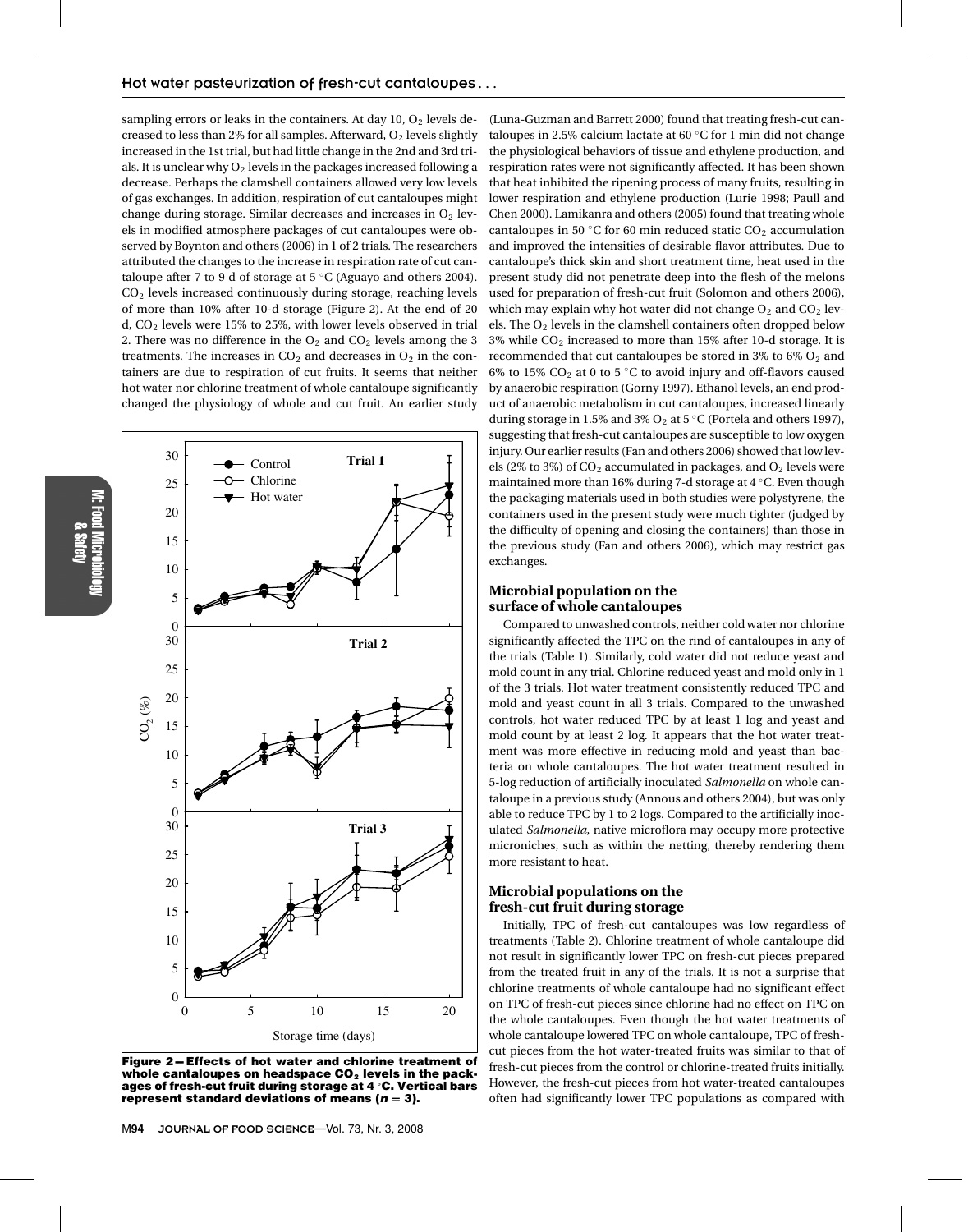Table 1-The effect of hot water surface pasteurization on total plate count (TPC) and yeast and mold count (log **CFU/cm2) on the rinds of the whole cantaloupes.**

|                    | Trial 1          |                        |                  | Trial 2                | Trial 3          |                        |
|--------------------|------------------|------------------------|------------------|------------------------|------------------|------------------------|
| <b>Treatments</b>  | TPC.             | <b>Molds and yeast</b> | <b>TPC</b>       | <b>Molds and yeast</b> | <b>TPC</b>       | <b>Molds and yeast</b> |
| Unwashed control   | $5.3 + 0.7 a^a$  | $4.2 \pm 0.1 a$        | $5.4 \pm 0.4$ a  | $4.4 \pm 0.4 a$        | $4.6 + 0.2$ ab   | $4.9 + 0.1 a$          |
| Cold water control | $5.1 \pm 0.6 a$  | $3.9 + 0.2$ ab         | $5.0 \pm 0.3$ ab | $4.1 \pm 0.1 a$        | $5.1 \pm 0.7 a$  | $4.9 + 0.3 a$          |
| Chlorine           | $4.5 \pm 0.2$ ab | $3.1 \pm 0.1$ bc       | $5.0 \pm 0.9$ ab | $3.7 + 0.7 a$          | $4.8 \pm 1.1$ ab | $4.3 + 0.3 a$          |
| Hot water          | $3.9 + 0.2 b$    | $1.9 + 0.8 c$          | $4.3 \pm 0.2$ b  | $1.3 + 0.8$ b          | $3.6 + 0.4 b$    | $1.3 \pm 0.5$ b        |

<sup>a</sup>Means with same letters within the same columns are not significantly different ( $P > 0.05$ ).

| Table 2—The effect of hot water pasteurization of whole  |  |
|----------------------------------------------------------|--|
| cantaloupe on total plate count (log CFU/g) of fresh-cut |  |
| cantaloupes stored at 4 °C.                              |  |

**Table 3-The effect of hot water pasteurization of whole cantaloupe on yeast and mold population (log CFU/g) of fresh-cut cantaloupes stored at 4 ◦C.**

| <b>Storage</b>   | <b>Treatments</b>            |                  |                  | <b>Storage</b>   | <b>Treatments</b>          |                  |                  |  |
|------------------|------------------------------|------------------|------------------|------------------|----------------------------|------------------|------------------|--|
| time (d)         | Cold water control           | <b>Chlorine</b>  | <b>Hot water</b> | time (d)         | Cold water control         | <b>Chlorine</b>  | <b>Hot water</b> |  |
| Trial 1          |                              |                  |                  | Trial 1          |                            |                  |                  |  |
|                  | $2.9 \pm 0.6$ a <sup>a</sup> | $3.2 \pm 0.6 a$  | $3.9 \pm 0.6 a$  |                  | $2.2 + 0.8$ a <sup>a</sup> | $2.1 \pm 0.8$ a  | $2.5 \pm 0.9 a$  |  |
| 6                | $3.3 \pm 0.6 a$              | $3.4 \pm 0.7 a$  | $3.4 \pm 0.8$ a  | 6                | $2.0 + 0.3 a$              | $2.5 + 0.2 a$    | $1.9 \pm 1.0 a$  |  |
| 8                | $3.1 \pm 0.4 a$              | $3.3 \pm 0.6 a$  | $3.4 \pm 0.2 a$  | 8                | $2.3 \pm 0.3 a$            | $2.6 \pm 0.7$ a  | $1.7 \pm 1.0 a$  |  |
| 10               | $3.4 \pm 0.5 a$              | $3.1 \pm 0.0 a$  | $3.4 \pm 0.5 a$  | 10               | $2.7 \pm 1.0 a$            | $2.5 \pm 0.7$ a  | $2.3 \pm 0.7 a$  |  |
| 13               | $3.3 \pm 0.3 a$              | $3.0 \pm 0.4 a$  | $3.8 \pm 0.6$ a  | 13               | $2.0 \pm 0.2 a$            | $2.0 \pm 0.4 a$  | $2.2 \pm 0.2 a$  |  |
| 16               | $3.5 \pm 0.5 a$              | $3.5 \pm 0.4 a$  | $3.6 \pm 0.8$ a  | 16               | $2.2 \pm 0.5 a$            | $2.6 \pm 0.3 a$  | $2.7 \pm 0.3$ a  |  |
| 20               | $4.2 \pm 0.4$ a              | $3.6 \pm 0.2 b$  | $3.8 \pm 0.4$ ab | 20               | $3.2 \pm 0.4 a$            | $2.4 \pm 0.8$ a  | $2.3 \pm 0.5 a$  |  |
| LSD <sup>b</sup> | 0.9                          | 0.8              | 1.0              | LSD <sup>b</sup> | 1.0                        | 1.0              | 1.3              |  |
| Trial 2          |                              |                  |                  | Trial 2          |                            |                  |                  |  |
|                  | $3.1 \pm 0.6$ a              | $2.9 \pm 0.7 a$  | $2.9 \pm 0.6 a$  |                  | $2.3 \pm 0.8$ a            | $1.9 \pm 0.8$ a  | $2.2 \pm 0.2 a$  |  |
| 6                | $3.8 \pm 0.8$ a              | $3.5 \pm 0.3$ ab | $2.3 \pm 0.7$ b  | 6                | $2.8 \pm 0.5 a$            | $2.0 \pm 0.7$ ab | $0.9 \pm 1.1$ b  |  |
| 8                | $4.2 \pm 0.6$ a              | $4.3 + 0.2 a$    | $3.9 \pm 0.5 a$  | 8                | $2.6 + 0.5a$               | $2.3 + 0.2 a$    | $1.7 \pm 1.1$ a  |  |
| 10               | $4.9 \pm 0.5$ a              | $4.8 \pm 0.7 a$  | $2.9 \pm 0.8$ b  | 10               | $2.7 \pm 0.7$ a            | $2.2 \pm 0.2$ ab | $1.1 \pm 0.7$ b  |  |
| 13               | $6.3 \pm 0.7 a$              | $5.6 \pm 0.8 a$  | $3.6 \pm 0.3$ b  | 13               | $2.9 \pm 1.3 a$            | $1.4 \pm 0.7$ a  | $1.3 \pm 0.3 a$  |  |
| 16               | $6.9 \pm 0.7 a$              | $6.9 \pm 0.7 a$  | $2.8 \pm 0.3$ b  | 16               | $3.2 \pm 0.4 a$            | $1.8 \pm 1.0 a$  | $1.7 \pm 0.9$ a  |  |
| 20               | $7.9 \pm 0.7$ a              | $7.8 \pm 0.7 a$  | $5.0 \pm 1.3$ b  | 20               | $3.4 \pm 1.3 a$            | $2.2 \pm 0.6 a$  | $1.9 \pm 0.9 a$  |  |
| <b>LSD</b>       | 1.1                          | 1.1              | 1.2              | <b>LSD</b>       | 1.5                        | 1.1              | 1.4              |  |
| Trial 3          |                              |                  |                  | Trial 3          |                            |                  |                  |  |
| 1                | $2.8 \pm 1.0 a$              | $2.6 \pm 0.9 a$  | $3.2 \pm 1.7$ a  |                  | $2.0 \pm 1.4 a$            | $1.9 \pm 0.8$ a  | $1.5 \pm 1.2 a$  |  |
| 6                | $4.3 \pm 0.8$ a              | $3.9 \pm 1.1 a$  | $2.4 \pm 2.1 a$  | 6                | $3.0 \pm 0.3 a$            | $2.7 \pm 0.6$ a  | $2.1 \pm 1.0 a$  |  |
| 8                | $4.8 \pm 0.9 a$              | $4.9 \pm 2.2 a$  | $3.0 \pm 0.6 a$  | 8                | $2.7 \pm 0.6$ a            | $2.9 \pm 0.4 a$  | $1.9 \pm 1.5 a$  |  |
| 10               | $5.8 \pm 0.9 a$              | $6.0 \pm 2.4 a$  | $2.7 \pm 2.0 a$  | 10               | $3.5 + 0.7$ ab             | $4.0 \pm 0.5$ a  | $2.2 \pm 1.0$ b  |  |
| 13               | $7.3 \pm 0.5 a$              | $6.5 \pm 1.6 a$  | $3.2 \pm 0.8$ b  | 13               | $3.3 \pm 0.3 a$            | $3.6 \pm 0.4$ a  | $1.5 \pm 1.5$ b  |  |
| 16               | $7.4 \pm 0.5 a$              | $7.4 \pm 0.8$ a  | $3.8 \pm 0.4$ b  | 16               | $3.0 \pm 0.9 a$            | $3.2 \pm 0.9 a$  | $1.7 \pm 1.1 a$  |  |
| 20               | $8.0 \pm 0.6 a$              | $7.3 \pm 0.5$ ab | $4.6 \pm 2.8$ b  | 20               | $3.6 \pm 0.8$ ab           | $3.8 \pm 1.3$ a  | $1.1 \pm 1.7$ b  |  |
| <b>LSD</b>       | 1.4                          | 2.5              | 2.8              | <b>LSD</b>       | 1.3                        | 1.2              | 2.1              |  |

aMeans with same letters within the same rows are not significantly different

 $(P > 0.05)$ .<br><sup>b</sup>The least significant difference at  $P < 0.05$  levels for the storage effect.

<sup>a</sup>Means with same letters within the same rows are not significantly different

 $(2 \times 6.05)$ .<br><sup>b</sup>The least significant difference at  $P < 0.05$  levels for the storage effect.

pieces from the control or chlorine-treated fruit during the latter period of 20-d storage. The differences were more pronounced toward the end of the storage. It is possible that hot water injured bacteria, and the injured bacteria did not grow or grew slower than the controls during storage.

Yeast and mold count did not significantly increase during storage for any of the treatments (Table 3). Similar to TPC, chlorine treatment of whole fruits did not result in lower yeast and mold population on the fresh-cut pieces compared with the control. Although hot water consistently reduced yeast and mold count on the whole cantaloupes, the fresh-cut fruits prepared from the cantaloupes did not always have lower yeast and mold count than the control. Compared with the control, significant reduction of yeast and mold count on fresh-cut pieces from hot water-treated fruits were observed only in some of the storage days in 2 of 3 trials.

Our results showed that the  $CO<sub>2</sub>$  levels reached more than 15% in the containers in the later storage period. However, bacteria and yeast and molds continued to grow in some of the samples. Many studies demonstrate that  $CO<sub>2</sub>$  inhibited microbial growth and prolonged the lag phase (Werner and Hotchkiss 2005). It has been shown that the combination of low  $O_2$  and high  $CO_2$  levels is able to maintain a low microbial population and extend shelf life of freshcut cantaloupes (O'Connor-Shaw and others 1996; Portela and others 1997). Gunes and Hotchkiss (2002) showed that high  $CO<sub>2</sub>$  levels (≥ 15%) inhibited not only the growth of *E. coli* O157:H7 but also yeast and other fungal growth on apple slices. Niemira and others (2005) showed modified atmosphere packaging inhibited the growth of *Listeria monocytogenes* in fresh-cut endive.

## **Sensory quality**

Neither chlorine nor hot water treatments of whole cantaloupes had a consistent effect on appearance or aroma scores of fresh-cut pieces prepared from the treated fruit (Table 4 and 5). Both appearance and aroma scores of all samples decreased during storage. The declines in the appearance scores were primarily caused by soggy edges and slight dehydration. No sign of microbial decay was found. The defects in aroma were mostly due to the diminution of characteristic melon smell and the development of off-odors (musty and sulfur). Musty and off-odors were observed in freshcuts prepared at various maturities and stored up to 14 d under optimal temperature (4 ◦C) (Bett-Garber and others 2003; Beaulieu and others 2004).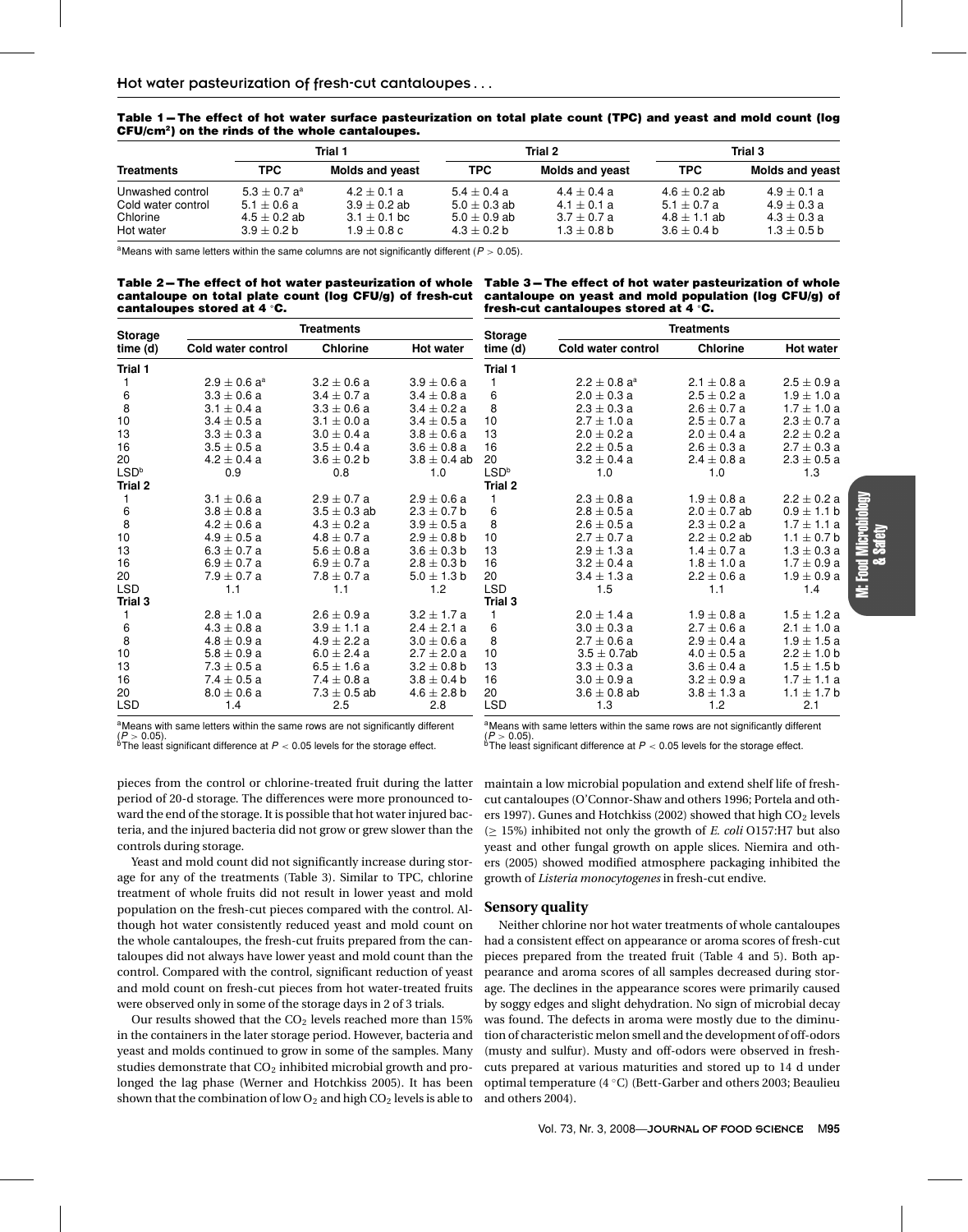# **Soluble solids content, texture, ascorbic acid, and fluid loss**

Soluble solids contents of fresh-cut cantaloupes were not affected by any of the treatments during the entire storage period for all 3 trials (data not shown). In our previous study (Fan and others 2006), a slightly lower SSC was observed for samples from hot water-treated fruit than the control.

Compared to the controls, hot water treatment had no effect on firmness in the 1st 2 trials (Table 6). In trial 3, samples from hot water-treated fruit had higher firmness than the control at days 1 and 6. Samples prepared from chlorine-treated cantaloupes had significantly higher firmness than the control at day 16 in trial 1, at days 1 and 20 in trial 2, and at days 1, 6, 8, 10, and 20 in trial 3. Taking all 3 trials together, samples from chlorine-treated fruit had significantly  $(P < 0.05)$  higher firmness than the control.

In trial 1, ascorbic acid content was not significantly affected by any treatment, except pieces from chorine-treated cantaloupes had significantly higher ascorbic acid content than the control and those from hot water fruit at day 6 (Table 7). In trial 2, samples from hot water-treated fruit had lower ascorbic acid content than the control at days 1 and 8 while samples from chlorine-treated fruit had lower ascorbic acid content than the control at day 13. In other sampling days, ascorbic acid content was similar for the 3 treatments. Ascorbic acid content was not affected by any treatment at trial 3. During storage, ascorbic acid content did not change appreciably. A recent study (Gil and others 2006) has shown that ascorbic acid content was maintained in fresh-cut fruits during storage and fresh-cut fruits visually spoiled before any significant nutrient loss occurred.

Fluid loss increased significantly for all treatments during storage in the 1st 2 trials, but not for the control and samples prepared

Table 4-The effect of hot water pasteurization of **whole cantaloupe on appearance score of fresh-cut cantaloupes stored at 4 ◦C.**

**time (d) Cold water control Chlorine Hot water**

1  $7.9 \pm 0.3 \text{ a}^3$   $8.2 \pm 0.2 \text{ a}$   $8.2 \pm 0.3 \text{ a}$ <br>6  $7.1 \pm 0.3 \text{ b}$   $7.7 \pm 0.2 \text{ a}$   $8.0 \pm 0.3 \text{ a}$ 6 7.1  $\pm$  0.3 b 7.7  $\pm$  0.2 a 8.0  $\pm$  0.3 a<br>8 6.8  $\pm$  0.5 b 7.4  $\pm$  0.2 ab 7.5  $\pm$  0.2 a 8 6.8  $\pm$  0.5 b 7.4  $\pm$  0.2 ab 7.5  $\pm$  0.2 a 10 6.2  $\pm$  0.4 b 7.2  $\pm$  0.2 a 6.7  $\pm$  0.1 a  $13$  5.9  $\pm$  0.4 a 6.2  $\pm$  0.4 a 6.4  $\pm$  0.1 a<br>16 5.6  $\pm$  0.1 a 5.9  $\pm$  0.4 a 6.0  $\pm$  0.5 a 16  $5.6 \pm 0.1$  a  $5.9 \pm 0.4$  a  $6.0 \pm 0.5$  a<br>20  $4.0 \pm 0.0$  c  $5.4 \pm 0.1$  a  $4.4 \pm 0.1$  b 20  $4.0 \pm 0.0 \text{ c}$   $5.4 \pm 0.1 \text{ a}$   $4.4 \pm 0.1 \text{ b}$  $\mathsf{LSD}^{\rm b}$  0.6 0.4 0.4 0.4

1  $8.3 \pm 0.0 \text{ a}$   $8.5 \pm 0.4 \text{ a}$   $8.6 \pm 0.2 \text{ a}$ <br>6  $7.9 \pm 0.1 \text{ a}$   $7.9 \pm 0.1 \text{ a}$   $7.9 \pm 0.2 \text{ a}$ 

8 7.5  $\pm$  0.2 a 7.6  $\pm$  0.3 a 7.8  $\pm$  0.2 a<br>10 7.1  $\pm$  0.2 b 7.7  $\pm$  0.3 a 7.3  $\pm$  0.3 a  $10$   $7.1 \pm 0.2$  b  $7.7 \pm 0.3$  a  $7.3 \pm 0.3$  ab<br>13  $6.8 \pm 0.3$  a  $6.8 \pm 0.2$  a  $6.9 \pm 0.3$  a 13 6.8  $\pm$  0.3 a 6.8  $\pm$  0.2 a 6.9  $\pm$  0.3 a 16  $5.9 \pm 0.2$  a  $6.3 \pm 0.6$  a  $6.4 \pm 0.2$  a 20  $4.9 \pm 0.2$  a  $5.1 \pm 0.1$  a  $5.3 \pm 0.3$  a<br>LSD  $0.3$   $0.6$   $0.4$ LSD 0.3 0.6 0.4

 $8.5 \pm 0.2$  a  $8.7 \pm 0.0$  a  $8.7 \pm 0.0$  a<br>6  $7.9 \pm 0.2$  a  $7.9 \pm 0.1$  a  $8.1 \pm 0.4$  a  $7.9 \pm 0.2$  a  $7.9 \pm 0.1$  a  $8.1 \pm 0.4$  a<br>  $7.4 \pm 0.1$  a  $7.5 \pm 0.2$  a  $7.8 \pm 0.3$  a 8 7.4  $\pm$  0.1 a 7.5  $\pm$  0.2 a 7.8  $\pm$  0.3 a<br>10 7.1  $\pm$  0.3 a 7.1  $\pm$  0.3 a 7.3  $\pm$  0.2 a 10 7.1  $\pm$  0.3 a 7.1  $\pm$  0.3 a 7.3  $\pm$  0.2 a<br>13 6.2  $\pm$  0.1 b 6.4  $\pm$  0.3 b 6.8  $\pm$  0.2 a 6.2  $\pm$  0.1 b 6.4  $\pm$  0.3 b 6.8  $\pm$  0.2 a<br>16 5.1  $\pm$  0.3 a 5.5  $\pm$  0.3 a 5.5  $\pm$  0.2 a 5.1  $\pm$  0.3 a 5.5  $\pm$  0.3 a 5.5  $\pm$  0.2 a<br>20 4.9  $\pm$  0.5 a 5.4  $\pm$  0.4 a 4.9  $\pm$  0.1 a  $4.9 \pm 0.5$  a  $5.4 \pm 0.4$  a  $4.9 \pm 0.5$ <br>LSD  $0.5$   $0.4$   $0.4$ 

**Treatments Storage**

6  $7.9 \pm 0.1$  a  $7.9 \pm 0.1$  a<br>8  $7.5 \pm 0.2$  a  $7.6 \pm 0.3$  a

LSD 0.5 0.4 0.4 aMeans with same letters within the same rows are not significantly different  $(P > 0.05)$ .<br><sup>b</sup>The least significant difference at  $P < 0.05$  levels for the storage effect.

**Table 5-The effect of hot water pasteurization of whole cantaloupe on aroma score of fresh-cut cantaloupes stored at 4 ◦ C.**

| Storage          | <b>Treatments</b>            |                 |                  |  |  |  |  |
|------------------|------------------------------|-----------------|------------------|--|--|--|--|
| time (d)         | Cold water control           | <b>Chlorine</b> | <b>Hot water</b> |  |  |  |  |
| Trial 1          |                              |                 |                  |  |  |  |  |
| 1                | $8.2 \pm 0.3$ a <sup>a</sup> | $8.1 \pm 0.1 a$ | $8.4 \pm 0.1 a$  |  |  |  |  |
| 6                | $6.9 \pm 0.5 a$              | $7.0 \pm 0.4 a$ | $7.3 \pm 0.7 a$  |  |  |  |  |
| 8                | 6.7 $\pm$ 0.3 a              | 6.4 $\pm$ 0.6 a | $7.1 \pm 0.2$ a  |  |  |  |  |
| 10               | $5.8 \pm 0.2 a$              | $6.3 \pm 0.4 a$ | 6.1 $\pm$ 0.4 a  |  |  |  |  |
| 13               | $5.5 \pm 0.4 a$              | $4.8 \pm 1.2 a$ | $5.6 \pm 1.4 a$  |  |  |  |  |
| 16               | $4.5 \pm 0.2 a$              | $4.7 \pm 0.7$ a | $4.1 \pm 0.5 a$  |  |  |  |  |
| 20               | $4.0 \pm 0.3$ b              | $5.1 \pm 0.2 a$ | $4.0 \pm 0.0$ b  |  |  |  |  |
| LSD <sup>b</sup> | 0.6                          | 1.0             | 1.1              |  |  |  |  |
| <b>Trial 2</b>   |                              |                 |                  |  |  |  |  |
| 1                | $8.5 \pm 0.3 a$              | $8.2 \pm 0.5 a$ | $8.6 \pm 0.1 a$  |  |  |  |  |
| 6                | $8.2 \pm 0.3 a$              | $7.4 \pm 0.4$ b | $7.8 \pm 0.2$ ab |  |  |  |  |
| 8                | $7.3 \pm 0.2$ b              | 7.1 $\pm$ 0.2 b | $7.8 \pm 0.0 a$  |  |  |  |  |
| 10               | $6.8 \pm 0.3 a$              | $6.5 \pm 0.3 a$ | $6.5 \pm 0.4 a$  |  |  |  |  |
| 13               | $5.9 \pm 0.5 a$              | $5.7 \pm 0.6$ a | 6.1 $\pm$ 0.8 a  |  |  |  |  |
| 16               | $4.7 \pm 0.4$ a              | $4.8 \pm 1.4 a$ | $5.4 \pm 0.3 a$  |  |  |  |  |
| 20               | $2.2 \pm 0.5$ b              | $2.1 \pm 0.7$ b | $4.6 \pm 0.5 a$  |  |  |  |  |
| <b>LSD</b>       | 0.6                          | 1.2             | 0.7              |  |  |  |  |
| Trial 3          |                              |                 |                  |  |  |  |  |
| 1                | $7.7 \pm 0.6$ a              | $8.1 \pm 0.3 a$ | $8.2 \pm 0.4 a$  |  |  |  |  |
| 6                | $6.8 \pm 0.7 a$              | $7.3 \pm 0.3 a$ | $6.8 \pm 0.7 a$  |  |  |  |  |
| 8                | 6.9 $\pm$ 1.0 a              | $6.8 \pm 0.3 a$ | $6.9 \pm 0.7 a$  |  |  |  |  |
| 10               | $6.5 \pm 0.6 a$              | $5.9\pm0.7$ a   | $6.3 \pm 0.6 a$  |  |  |  |  |
| 13               | $5.7 \pm 0.8$ a              | $5.3 \pm 0.7$ a | $5.2 \pm 0.2 a$  |  |  |  |  |
| 16               | 4.6 $\pm$ 0.3 a              | $5.3 \pm 0.5 a$ | $4.9 \pm 0.5 a$  |  |  |  |  |
| 20               | $3.8 \pm 1.3$ a              | $3.8 \pm 0.7 a$ | $4.2 \pm 0.8$ a  |  |  |  |  |
| <b>LSD</b>       | 1.4                          | 0.9             | 1.0              |  |  |  |  |

<sup>a</sup>Means with same letters within the same rows are not significantly different<br>(P > 0.05).

 $(P > 0.05)$ .<br><sup>b</sup>The least significant difference at  $P < 0.05$  levels for the storage effect.

Table 6-The effect of hot water pasteurization of whole **cantaloupe on texture (force,** *N***) of fresh-cut cantaloupes stored at 4 ◦ C.**

| <b>Storage</b>   | <b>Treatments</b>             |                  |                   |  |  |  |  |
|------------------|-------------------------------|------------------|-------------------|--|--|--|--|
| time (d)         | Cold water control            | <b>Chlorine</b>  | <b>Hot water</b>  |  |  |  |  |
| Trial 1          |                               |                  |                   |  |  |  |  |
| 1                | 1296 $\pm$ 548 a <sup>a</sup> | 1403 $\pm$ 790 a | 1337 $\pm$ 492 a  |  |  |  |  |
| 6                | 1070 $\pm$ 433 a              | 1274 $\pm$ 409 a | 1150 $\pm$ 433 a  |  |  |  |  |
| 8                | $1218 \pm 374$ a              | 1164 $\pm$ 548 a | $1235 \pm 581$ a  |  |  |  |  |
| 10               | $1095 \pm 546$ a              | 1464 $\pm$ 504 a | $1239 \pm 608$ a  |  |  |  |  |
| 13               | $1258 \pm 399$ a              | $1480 \pm 545$ a | 1119 $\pm$ 496 a  |  |  |  |  |
| 16               | $991 \pm 500$ b               | 1464 $\pm$ 380 a | 1330 $\pm$ 502 ab |  |  |  |  |
| 20               | $1200 \pm 359$ a              | $1513 \pm 731$ a | 1292 $\pm$ 500 a  |  |  |  |  |
| LSD <sup>b</sup> | 372                           | 468              | 422               |  |  |  |  |
| Trial 2          |                               |                  |                   |  |  |  |  |
| 1                | $1129 \pm 465$ b              | $1553 \pm 512$ a | $1203 \pm 541$ ab |  |  |  |  |
| 6                | 1195 $\pm$ 470 a              | 1448 $\pm$ 480 a | 1301 $\pm$ 462 a  |  |  |  |  |
| 8                | 1468 $\pm$ 386 a              | 1223 $\pm$ 359 a | 1304 $\pm$ 554 a  |  |  |  |  |
| 10               | 1478 $\pm$ 634 a              | 1368 $\pm$ 318 a | $1227 \pm 555$ a  |  |  |  |  |
| 13               | 1352 $\pm$ 444 a              | 1355 $\pm$ 435 a | 1269 $\pm$ 455 a  |  |  |  |  |
| 16               | 1376 $\pm$ 393 a              | $1523 \pm 346$ a | $1509 \pm 353$ a  |  |  |  |  |
| 20               | 1167 $\pm$ 461 b              | 1596 $\pm$ 433 a | $1279 \pm 608$ ab |  |  |  |  |
| <b>LSD</b>       | 382                           | 339              | 415               |  |  |  |  |
| Trial 3          |                               |                  |                   |  |  |  |  |
| 1                | $1680 \pm 231$ b              | $1898 \pm 141$ a | 1834 $\pm$ 147 a  |  |  |  |  |
| 6                | $1489 \pm 228$ b              | $1768 \pm 261$ a | $1741 \pm 303$ a  |  |  |  |  |
| 8                | 1632 $\pm$ 272 b              | $1862 \pm 174$ a | $1528 \pm 254$ b  |  |  |  |  |
| 10               | $1560 \pm 238$ b              | 1836 $\pm$ 263 a | $1563 \pm 205$ b  |  |  |  |  |
| 13               | 1551 $\pm$ 352 a              | 1650 $\pm$ 172 a | 1474 $\pm$ 278 a  |  |  |  |  |
| 16               | 1491 $\pm$ 301 a              | 1628 $\pm$ 239 a | 1496 $\pm$ 178 a  |  |  |  |  |
| 20               | $1467 \pm 177$ b              | $1748 \pm 155$ a | $1518 \pm 267$ b  |  |  |  |  |
| <b>LSD</b>       | 213                           | 138              | 194               |  |  |  |  |

aMeans with same letters within the same rows are not significantly different ( $P > 0.05$ ).<br>  $P = 0.05$  levels for the storage effect.

**Trial 1**

**Trial 2**

**Trial 3**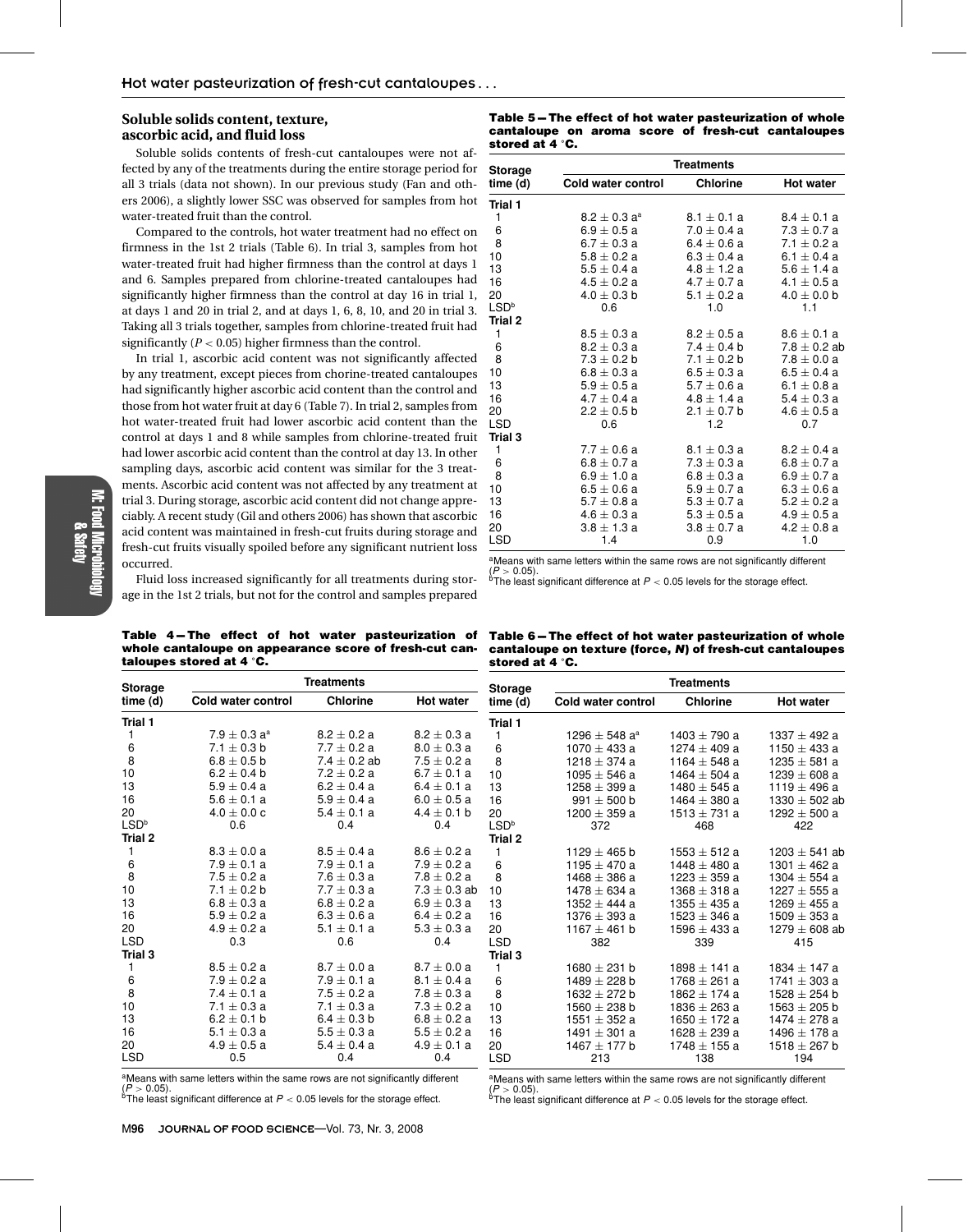| Table 7 – The effect of hot water pasteurization of whole |  |  |  |
|-----------------------------------------------------------|--|--|--|
| cantaloupe on ascorbic acid $(\mu g/g)$ of fresh-cut can- |  |  |  |
| taloupes stored at 4 $\degree$ C.                         |  |  |  |

Table 8 - The effect of hot water pasteurization of whole **cantaloupe on color (***L***∗) of fresh-cut cantaloupes stored at 4 ◦ C.**

| <b>Storage</b>   | <b>Treatments</b>  |                 |                  | Storage          | <b>Treatments</b>             |                  |                  |
|------------------|--------------------|-----------------|------------------|------------------|-------------------------------|------------------|------------------|
| time (d)         | Cold water control | <b>Chlorine</b> | <b>Hot water</b> | time (d)         | Cold water control            | <b>Chlorine</b>  | <b>Hot water</b> |
| Trial 1          |                    |                 |                  | Trial 1          |                               |                  |                  |
| 1                | $282 \pm 43 a^a$   | $273 \pm 54$ a  | $293 \pm 25 a$   | 1                | $57.3 \pm 4.5$ b <sup>a</sup> | 62.1 $\pm$ 3.1 a | 61.0 $\pm$ 2.6 a |
| 6                | $282 + 12 h$       | $349 + 37a$     | $279 \pm 30$ b   | 6                | 61.3 $\pm$ 3.9 b              | $63.2 + 2.4a$    | 64.0 $\pm$ 2.7 a |
| 8                | $239 \pm 29$ a     | $247 \pm 50$ a  | $299 \pm 14$ a   | 8                | 55.2 $\pm$ 5.0 b              | 62.4 $\pm$ 3.0 a | 61.1 $\pm$ 3.5 a |
| 10               | $245 + 49a$        | $265 \pm 41$ a  | $289 \pm 39$ a   | 10               | 58.4 $\pm$ 3.7 c              | $64.1 + 2.4 a$   | 61.6 $\pm$ 2.2 b |
| 13               | $244 + 25a$        | $251 + 43a$     | $311 \pm 68$ a   | 13               | 58.6 $\pm$ 5.7 b              | $63.6 + 1.9 a$   | $63.3 \pm 3.1 a$ |
| 16               | $269 \pm 10 a$     | $280 \pm 23$ a  | $270 \pm 17$ a   | 16               | 59.6 $\pm$ 3.1 b              | 65.3 $\pm$ 2.4 a | $63.8 \pm 2.8 a$ |
| 20               | $264 \pm 33$ a     | $278 \pm 50$ a  | $292 + 49a$      | 20               | $58.8 \pm 3.0 c$              | 64.9 $\pm$ 2.3 a | 62.3 $\pm$ 2.0 b |
| LSD <sup>b</sup> | 56                 | 77              | 68               | LSD <sup>b</sup> | 2.4                           | 1.5              | 1.6              |
| Trial 2          |                    |                 |                  | Trial 2          |                               |                  |                  |
| 1                | $305 \pm 22 a$     | $283 \pm 35$ ab | $239 \pm 24$ b   | 1                | 68.8 $\pm$ 2.7 b              | 68.9 $\pm$ 2.2 b | $70.7 \pm 2.5$ a |
| 6                | $293 + 22a$        | $310 \pm 26 a$  | $290 \pm 30 a$   | 6                | $65.5 + 2.0$ ab               | $64.0 + 1.7$ b   | $65.7 \pm 1.9 a$ |
| 8                | $305 \pm 31$ a     | $275 \pm 4$ ab  | $231 \pm 43$ b   | 8                | $65.5 \pm 2.2 a$              | $65.8 \pm 1.4 a$ | $64.9 \pm 1.8 a$ |
| 10               | $251 \pm 33$ a     | $259 \pm 42$ a  | $276 \pm 40 a$   | 10               | $65.5 \pm 2.1 a$              | $65.3 \pm 1.5 a$ | $66.3 \pm 1.9 a$ |
| 13               | $309 \pm 21 a$     | $222 \pm 49$ b  | $259 \pm 16$ ab  | 13               | 66.4 $\pm$ 2.0 a              | 65.2 $\pm$ 1.8 b | 66.6 $\pm$ 2.0 a |
| 16               | $300 \pm 37$ a     | $314 \pm 42 a$  | $287 \pm 26$ a   | 16               | 65.4 $\pm$ 1.8 b              | 65.1 $\pm$ 1.3 b | 66.8 $\pm$ 1.7 a |
| 20               | $256 \pm 13$ a     | $290 \pm 20 a$  | $235 \pm 51$ a   | 20               | 63.2 $\pm$ 2.1 b              | 63.4 $\pm$ 1.9 b | $65.5 \pm 1.9 a$ |
| <b>LSD</b>       | 48                 | 60              | 61               | LSD <sup>b</sup> | 1.2                           | 1.5              | 1.4              |
| Trial 3          |                    |                 |                  | Trial 3          |                               |                  |                  |
| 1                | $264 \pm 46$ a     | $251 \pm 9a$    | $255 \pm 36$ a   | 1.               | 65.3 $\pm$ 2.1 b              | 66.7 $\pm$ 1.8 a | 66.5 $\pm$ 1.4 a |
| 6                | $283 \pm 44$ a     | $243 \pm 47$ a  | $210 \pm 92$ a   | 6                | 65.9 $\pm$ 1.8 a              | 66.6 $\pm$ 2.4 a | 65.8 $\pm$ 1.9 a |
| 8                | $271 + 34a$        | $253 + 44a$     | $243 + 38a$      | 8                | 66.7 $\pm$ 2.1 a              | 66.7 $\pm$ 1.9 a | 66.0 $\pm$ 2.0 a |
| 10               | $245 \pm 43$ a     | $255 \pm 49$ a  | $272 \pm 30$ a   | 10               | 64.0 $\pm$ 2.8 b              | $65.5 \pm 1.8$ a | $65.5 \pm 1.9 a$ |
| 13               | $264 \pm 69$ a     | $290 \pm 20 a$  | $281 \pm 20 a$   | 13               | 66.2 $\pm$ 1.8 b              | $68.8 \pm 2.1 a$ | $67.8 \pm 1.8$ a |
| 16               | $273 \pm 24$ a     | $206 \pm 30 a$  | $249 + 46a$      | 16               | 66.9 $\pm$ 2.5 b              | $67.5 \pm 2.0 a$ | 66.5 $\pm$ 2.3 a |
| 20               | $239 \pm 27$ a     | $209 \pm 11$ a  | $228 \pm 2a$     | 20               | 66.2 $\pm$ 3.1 b              | $67.8 \pm 1.4 a$ | $65.3 \pm 2.6 b$ |
| <b>LSD</b>       | 76                 | 59              | 80               | <b>LSD</b>       | 1.3                           | 1.1              | 1.2              |

aMeans with same letters within the same rows are not significantly different

( $\overline{P}$  > 0.05).<br>  $\overline{P}$ The least significant difference at  $P < 0.05$  levels for the storage effect.

from chlorine-treated fruit in the 3rd trial (data not shown). The fruits in the 3rd trial were much firmer than those in 1st and 2nd trials (Table 6), which may explain no change in fluid loss during storage observed in the 3rd trial. The fluid loss was not affected by any treatment in any of 3 trials.

## **Color**

In trial 1, samples from hot water- and chlorine-treated fruit always had higher *L*<sup>∗</sup> values than the control, indicating that those 2 samples were darker than the control (Table 8). In trial 2, *L*<sup>∗</sup> values were mostly similar among the 3 treatments during the 20-d storage at 4 ◦C. In trial 3, samples from hot water-treated fruit had higher *L*<sup>∗</sup> values than the control at days 1, 10, 13, and 16 while samples from chlorine-treated fruit had higher *L*<sup>∗</sup> values than the control at days 1, 10, 13, 16, and 20. Even though the instrumental measurement of color indicated that samples from hot water- and chlorinetreated cantaloupes were darker (higher *L*<sup>∗</sup> values) in some storage times, sensory evaluation did not reveal any visible color difference among the 3 treatments.

Samples from hot water- and chlorine-treated fruit had similar hue or chroma values compared to the control in any of the trials (data not shown).

Yeast and molds are mostly responsible for decay in many freshcut fruits (Ngarmsak and others 2006). Surprisingly, the fresh-cut cantaloupes held up well in the present study. Our results indicate that the fresh-cut fruits could be kept for at least 13 d, irrespective of the treatments. Perhaps the high  $CO<sub>2</sub>$  and low  $O<sub>2</sub>$  levels in the packages contributed to the preservation of the products. Modified atmosphere has been shown to inhibit yeast growth and maintain or improve shelf life and quality of fresh-cut produce (Jacxsens and others 2001; Rattanapanone and others 2001). O'Connor-Shaw and

 $A$ Means with same letters within the same rows are not significantly different<br>(P > 0.05).  $(P > 0.05)$ .<br><sup>b</sup>The least significant difference at  $P < 0.05$  levels for the storage effect.

others (1996) suggested that surface sterilized cantaloupe pieces could be stored for up to 28 d in controlled atmosphere of 6% to 15% CO<sub>2</sub> and 3.5% to 5% O<sub>2</sub> at 4.5 °C without significant loss of quality. Ayhan and Chism (1998) found that sterilized (using highlevel NaOCl) fresh-cut cantaloupes stored at 5%  $O_2$  and 2 °C had a shelf life of 15 d.

## **Conclusions**

ur results indicated that hot water pasteurization of whole cantaloupes reduced TPC and yeast and mold count on the whole cantaloupe. The treatment also frequently resulted in lower TPCs on fresh-cut fruit. Chlorine treatment did not reduce TPC or yeast and mold on the whole or fresh-cut cantaloupes. Despite the lower TPC and occasionally lower yeast and mold count on the fresh-cut fruit prepared from the hot water-treated cantaloupes, better aroma and appearance were not always observed. Hot water did not have any negative effect on quality attributes. Overall, hot water treatment of whole fruit was superior to chlorine in reducing microbial population of both whole and fresh-cut cantaloupes.

## **Acknowledgments**

The authors wish to thank Kimberly Sokorai, Angela Burke, Lumei Cheung, and Andrew Bigley for technical support.

#### **References**

- Aguayo E, Escalona VH, Artes F. 2004. Metabolic behavior and quality changes of whole and fresh processed melon. J Food Sci 69:SNG148–55.
- Annous BA, Burke A, Sites JE. 2004. Surface pasteurization of whole fresh cantaloupes inoculated with *Salmonella poona* or *Escherichia coli*. J Food Prot 67:1876–85.
- Ayhan Z, Chism GW. 1998. The shelf-life of minimally processed fresh-cut melons. J Food Qual 21:29–40.
- Bai JH, Saftner RA, Watada AE, Lee YS. 2001. Modified atmosphere maintains quality of fresh-cut cantaloupe (*Cucumis melo* L.). J Food Sci 8:1207–11.